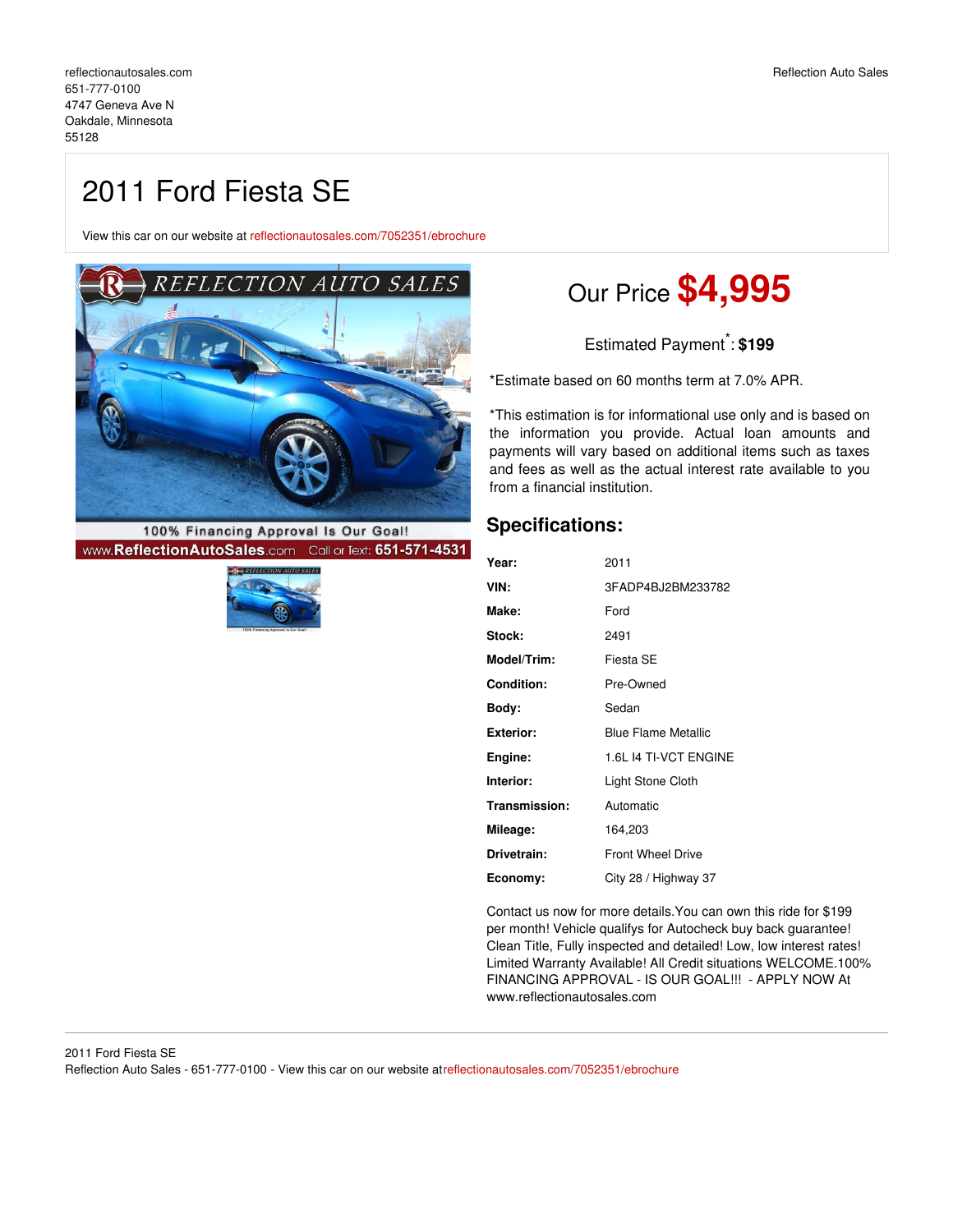

2011 Ford Fiesta SE Reflection Auto Sales - 651-777-0100 - View this car on our website a[treflectionautosales.com/7052351/ebrochure](https://reflectionautosales.com/vehicle/7052351/2011-ford-fiesta-se-oakdale-minnesota-55128/7052351/ebrochure)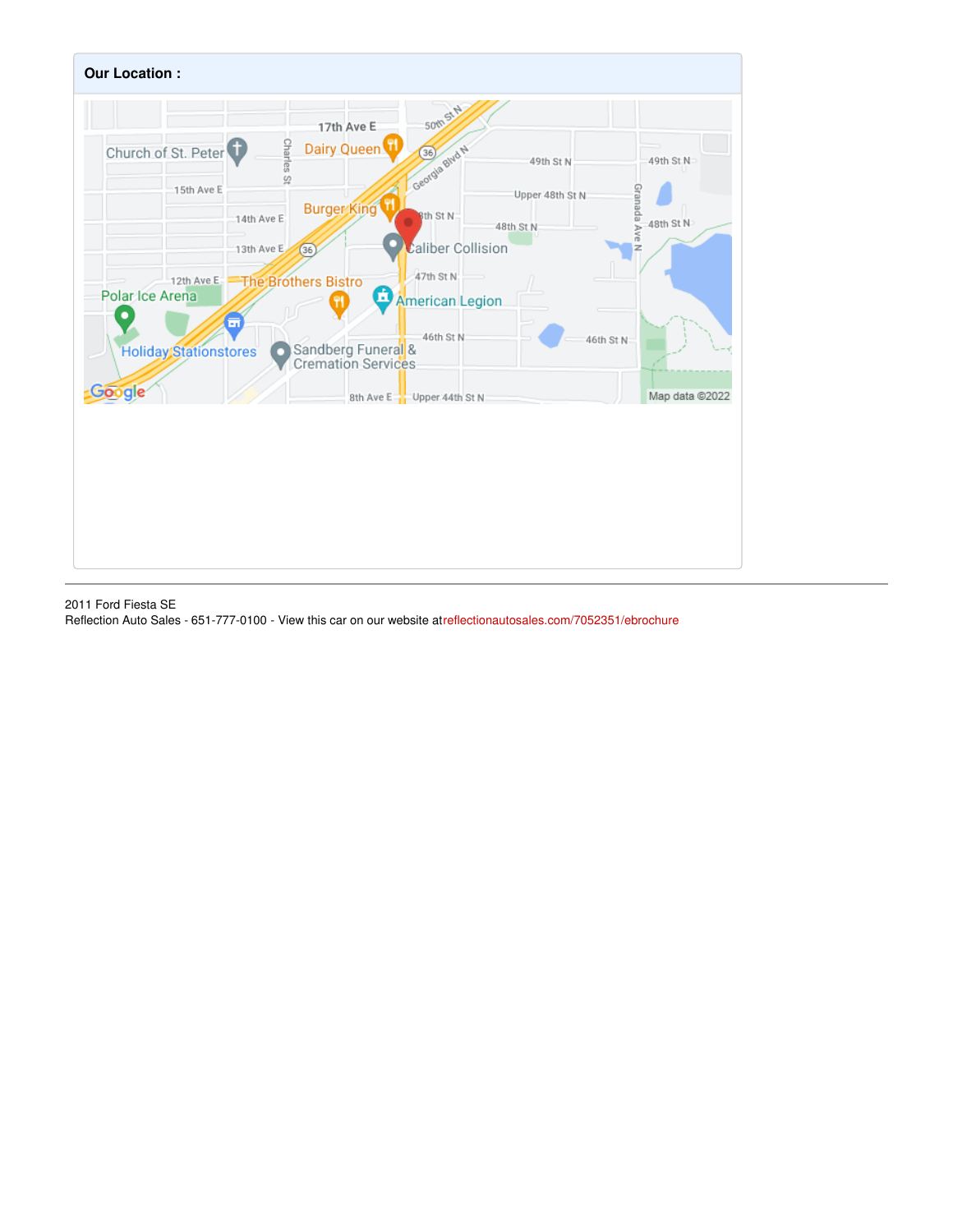## **Installed Options**

#### **Interior**

- Front carpeted floor mats
- Front cloth bucket seats w/unique upgraded cloth trim, adjustable headrests -inc: manual 4 way adjustable driver seat, manual 2-way adjustable passenger seat
- Front door storage bins- Front passenger seat map pocket
- Instrumentation -inc: tachometer- Message center -inc: trip computer- Metallic interior trim
- Metallic shift knob- Pwr windows w/driver 1-touch up/down- Rear defroster
- Rear dome lamp- Rear seat heat ducts Remote keyless entry
- Tilt/telescoping steering wheel- Floor console- Dual front sunvisors w/mirrors
- Door handles w/metallic applique- Cloth 60/40-split rear seat w/adjustable headrests
- Center dome lamp -inc: map lights- Aux 12V pwr point- Auto locking pwr door locks
- Anti-theft engine immobilizer- Air conditioning w/electronic actuation- (6) cupholders

#### **Exterior**

- Steel mini-spare Solar-tinted glass- Quad-beam halogen headlamps
- P185/65R15 BSW tires- Intermittent wipers
- Body-colored pwr mirrors -inc: integrated spotter mirrors- Body-colored door handles
- Body-color bumper Black decklid eyebrow molding- Black beltline moldings
- 3-bar grille w/chrome lower surround- 15" steel wheels w/covers

#### **Safety**

- Front carpeted floor mats
- Front cloth bucket seats w/unique upgraded cloth trim, adjustable headrests -inc: manual 4 way adjustable driver seat, manual 2-way adjustable passenger seat
- Front door storage bins- Front passenger seat map pocket
- Instrumentation -inc: tachometer- Message center -inc: trip computer- Metallic interior trim
- Metallic shift knob- Pwr windows w/driver 1-touch up/down- Rear defroster
- Rear dome lamp Rear seat heat ducts Remote keyless entry
- Tilt/telescoping steering wheel- Floor console- Dual front sunvisors w/mirrors
- Door handles w/metallic applique- Cloth 60/40-split rear seat w/adjustable headrests
- Center dome lamp -inc: map lights- Aux 12V pwr point- Auto locking pwr door locks
- Anti-theft engine immobilizer- Air conditioning w/electronic actuation- (6) cupholders

#### **Mechanical**

- 1.6L I4 Ti-VCT engine- 5-speed manual transmission- Easy Fuel capless fuel filler
- Electronic pwr-assisted steering- Front wheel drive

## **Option Packages Factory Installed Packages** - 1.6L I4 TI-VCT ENGINE - BLUE FLAME METALLIC - STANDARD PAINT

<h5> Vehicle qualifys for Autocheck buy back guarantee! Clean Title, Fully inspected and detailed! Low, low interest rates! Limited Warranty Available! All Credit situations WELCOME.</h5> <p> <span style="font-size: x-small"><strong><span style="font-size: small">100% FINANCING APPROVAL - IS OUR GOAL!!!&nbsp; - APPLY NOW AT&nbsp; </span></strong></span><br />> /> <br />
anbsp;</p>
</s>
</span style="font-size: x-small"><strong><span style="font-size: small"><s href="http://www.reflectionautosales.com/">www.reflectionautosales.com</a></span></strong></span></h3>